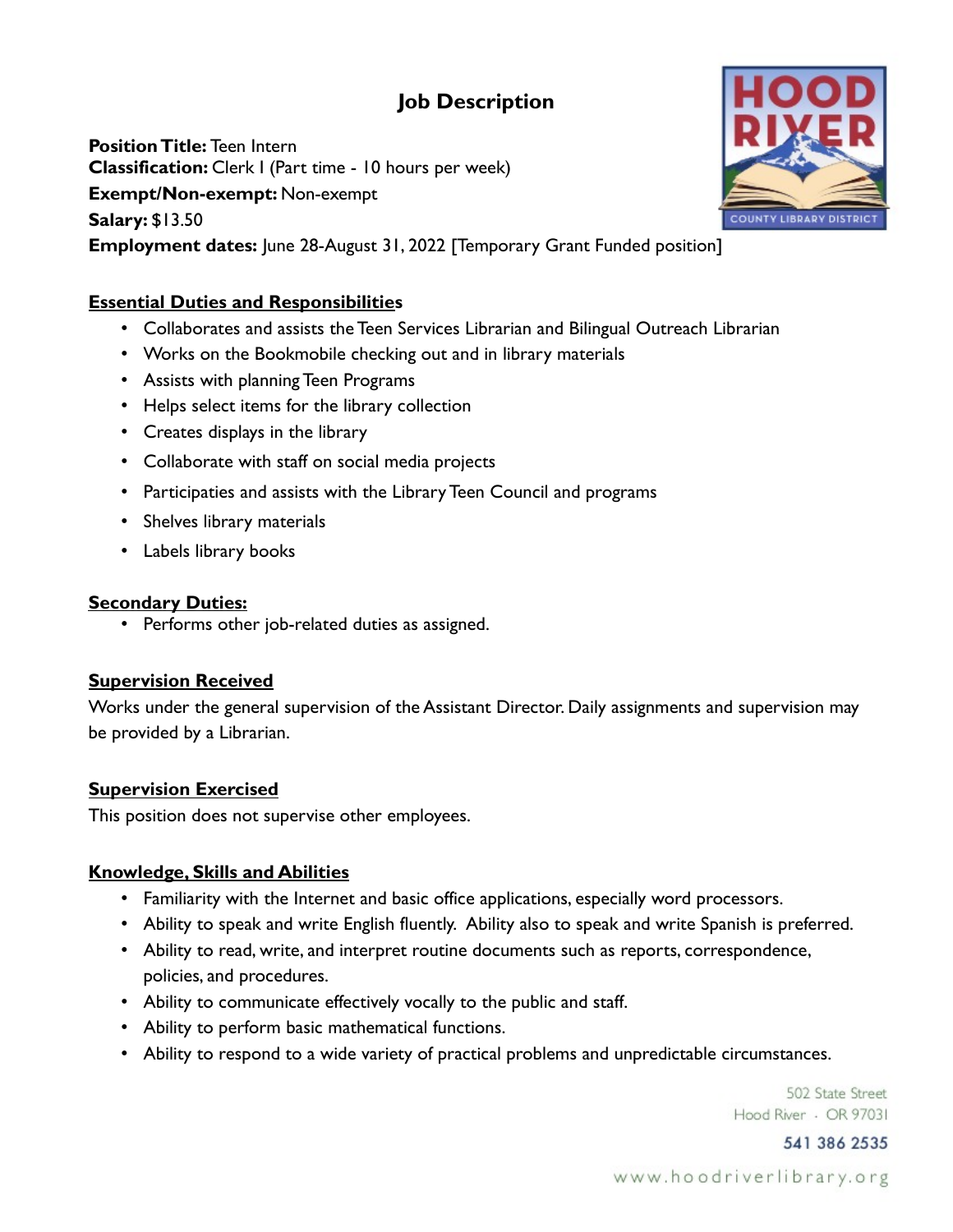- Close vision, distance vision, color vision, peripheral vision, depth perception, and the ability to adjust focus.
- Ability to perform essential job functions with or without accommodation.

### **Required Qualifications**

• This is a grant funded position and the applicant must be sixteen years or older.

#### **Desired/Preferred Education, Experience and Qualifications**

• Ability to speak and write English fluently. Ability also to speak and write Spanish is preferred.

### **Essential Physical Abilities and Working Conditions**

- The Clerk I is a temporary part-time position, up to 10 hours per week. Saturdays and some evening hours are required.
- Stands or walks 50% of the time, 75% of the time.
- Frequently required to walk, sit, talk, or hear. Occasionally required to climb, balance, stoop, kneel, crouch, or crawl.
- Moves back and forth between all areas of the library.
- Retrieves and replaces library materials from 2 inches from the floor to 7 feet from the floor.
- Regularly lifts and/or pushes or pulls up to 10 pounds, frequently lifts and/or pushes or pulls up to 25 pounds, and occasionally lifts and/o rpushes or pulls up to 50 pounds.
- Works at computers screens and monitors regularly while carrying out essential job functions.
- Normal office exposure to noise, stress, and disruptions.

### **Tools and equipment used**

Computer, including the Internet, general office applications, design software, and integrated library system; book carts; copy machine; telephone; book bins, magazine storage racks and boxes; general office tools; calculators; media players; other tools and equipment necessary to perform the essential and peripheral duties of the position.

The essential physical abilities described here are representative of those an employee may encounter while performing the essential functions of this job. Reasonable accommodations may be made to enable individuals with disabilities to perform the essential functions. The above statements are intended to describe the general nature and level of work being performed by employees assigned to this classification. They are not intended to be construed as an exhaustive list of all responsibilities, duties and/or skill required of all personnel so classified. This job description is not an employment agreement and/or an expressed or implied employment contract. Management has the exclusive right to alter this job description at any time without notice.